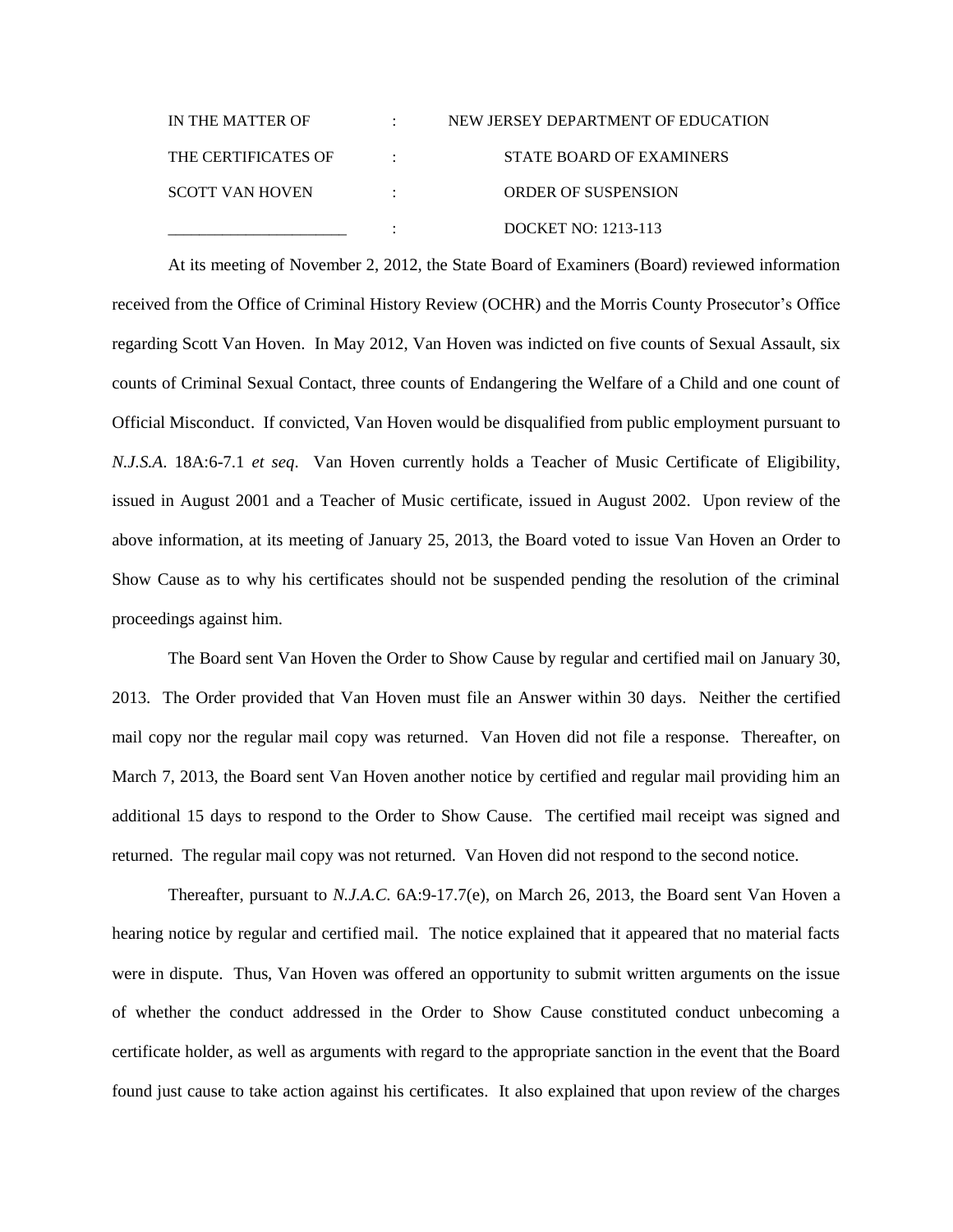against him and the legal arguments tendered in his defense, the Board would determine if his offense warranted action against his certificates. Thereupon, the Board would also determine the appropriate sanction, if any. Van Hoven was also offered the opportunity to appear before the Board to provide testimony on the sanction issue. The certified mail copy was returned and the regular mail copy was not returned. Once again, Van Hoven did not file a response.

The threshold issue before the Board in this matter, therefore, is whether Van Hoven's indictment constitutes conduct unbecoming a certificate holder. Since Van Hoven failed to respond to the Order to Show Cause or the Hearing Notice, at its meeting of September 20, 2013, the Board considered only the allegations in the Order to Show Cause. The Board determined that no material facts related to Van Hoven's offense were in dispute since he never denied that he had been indicted for the offenses charged. Thus, the Board determined that summary decision was appropriate in this matter. *N.J.A.C.* 6A:9-17.7(h). It is therefore ORDERED that the charges in the Order to Show Cause are deemed admitted for the purpose of this proceeding**.** 

The Board must now determine whether Van Hoven's indictment, as set forth in the Order to Show Cause, represents just cause to act against his certificates pursuant to *N.J.A.C.* 6A:9-17.5. The Board finds that it does.

The Board may revoke or suspend the certification of any certificate holder on the basis of demonstrated inefficiency, incapacity, conduct unbecoming a teacher or other just cause. *N.J.A.C.* 6A:9- 17.5. In enacting the Criminal History Review statute, *N.J.S.A*. 18A:6-7.1 *et seq.* in 1986*,* the Legislature sought to protect public school pupils from contact with individuals whom it deemed to be dangerous. Individuals convicted of crimes such as Sexual Assault, Criminal Sexual Contact, Endangering the Welfare of a Child and Official Misconduct fall squarely within this category. This strong legislative policy statement is in accord with the Commissioner's long-held belief that teachers must serve as role models for students. "Teachers… are professional employees to whom the people have entrusted the care and custody of … school children. This heavy duty requires a degree of self-restraint and controlled behavior rarely requisite to other types of employment." *Tenure of Sammons*, 1972 *S.L.D.* 302, 321.